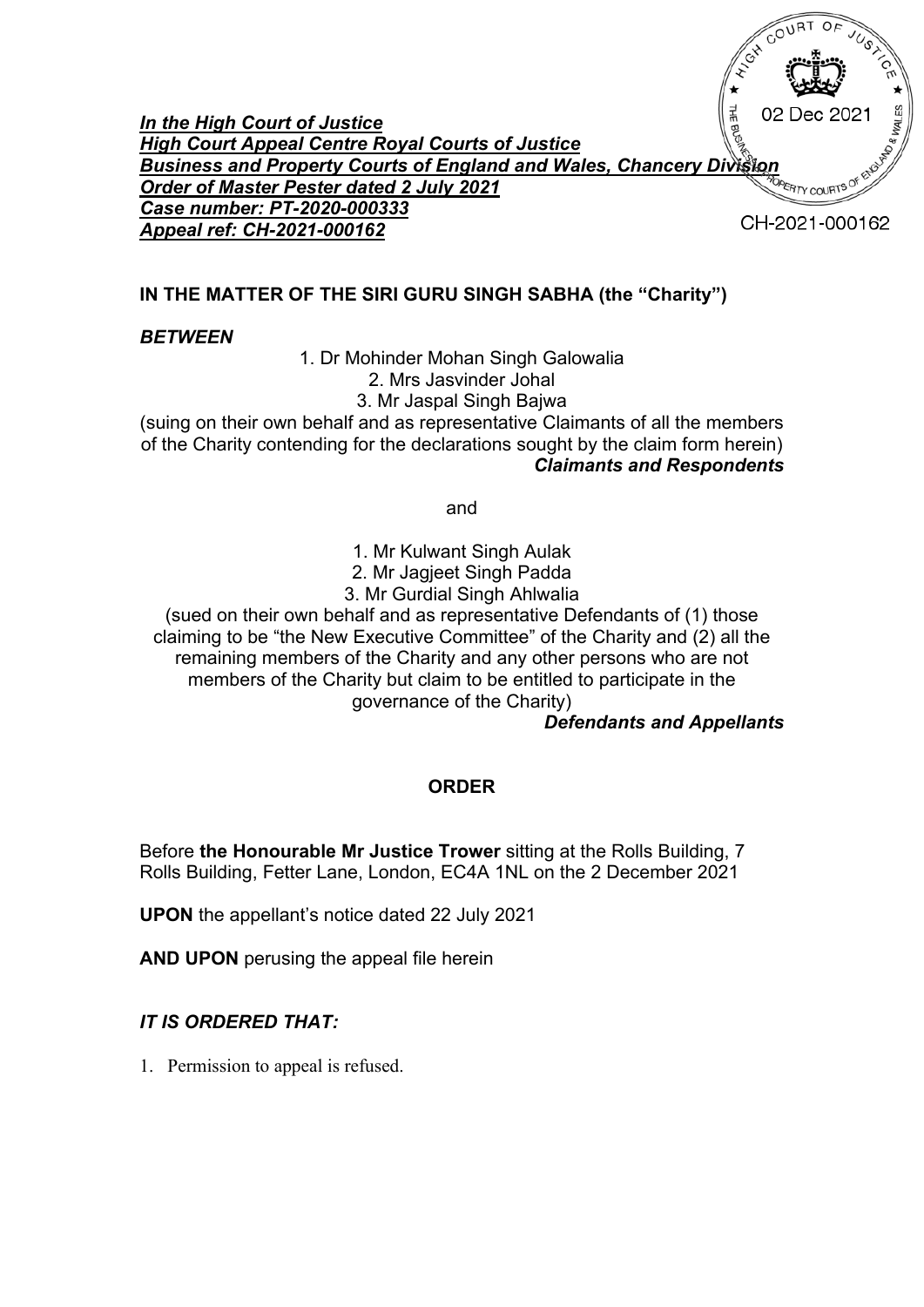2. The Appellants may, within seven days of receipt of this Order, apply for a hearing at which they may renew their application for permission to appeal. A hearing will then be listed before Mr Justice Trower at the Rolls Building on a date to be fixed, with a time allowed of 1 hour. Any such application should be made by CE-filing a letter of request under the appeal reference numbers above, or alternatively by email to ChanceryJudgesListing@justice.gov.uk or by post to the Chancery Appeals Office, Rolls Building, Fetter Lane, London EC4A 1NL quoting the above appeals reference number. A copy of the application must also be sent to the Respondents at the same time.

### **REASONS**

- 3. There is no real prospect of success on ground 1 of the appeal:
	- a. The act of placing documents on the noticeboard is contemplated by the 1999 constitution as the appropriate means for giving notice in a number of different contexts and the Master was not wrong to conclude that this mechanism was both authorised and appropriate for all of the constitutional changes adopted at the 15 June 2014 meeting.
	- b. In the light of the factors described in paragraph 63(i) of his judgment, the Master was entitled to conclude that the 'alternative proposed' was sufficiently identified by the placing of the new form of constitution on the noticeboard. The wording of clause 19 of the 1999 constitution did not require specific identification of each clause that was to be changed. It was sufficient for compliance with clause 19 that the alteration was identifiable from a comparison of the existing form of the constitution with its proposed altered form, so long as the new form was notified by an authorised means, which it was.
	- c. The factors described in paragraphs 63(ii) to 64 of the Master's judgment are confirmatory of his conclusion that the requirements of clause 19 had been both complied with and regarded by the membership as having been complied with for several years.
- 4. There is no real prospect of success on ground 2 of the appeal:
	- a. The Master was not wrong to conclude that it was unnecessary for the 2014 constitution to be amended in order to change the address of the Gurdwara from Spencers Road to Ifield Green. The change simply required that Ifield Green be identified as "such other place of worship as the SABHA shall from time to time decide upon".
	- b. To the extent that it is said that a two thirds majority pursuant to clause 18.2 of the 2014 constitution was required, there is no real prospect of success in that argument. The 2014 constitution does not make provision for a two thirds majority on any issue apart from a change to the constitution itself, which as I have said is not required.